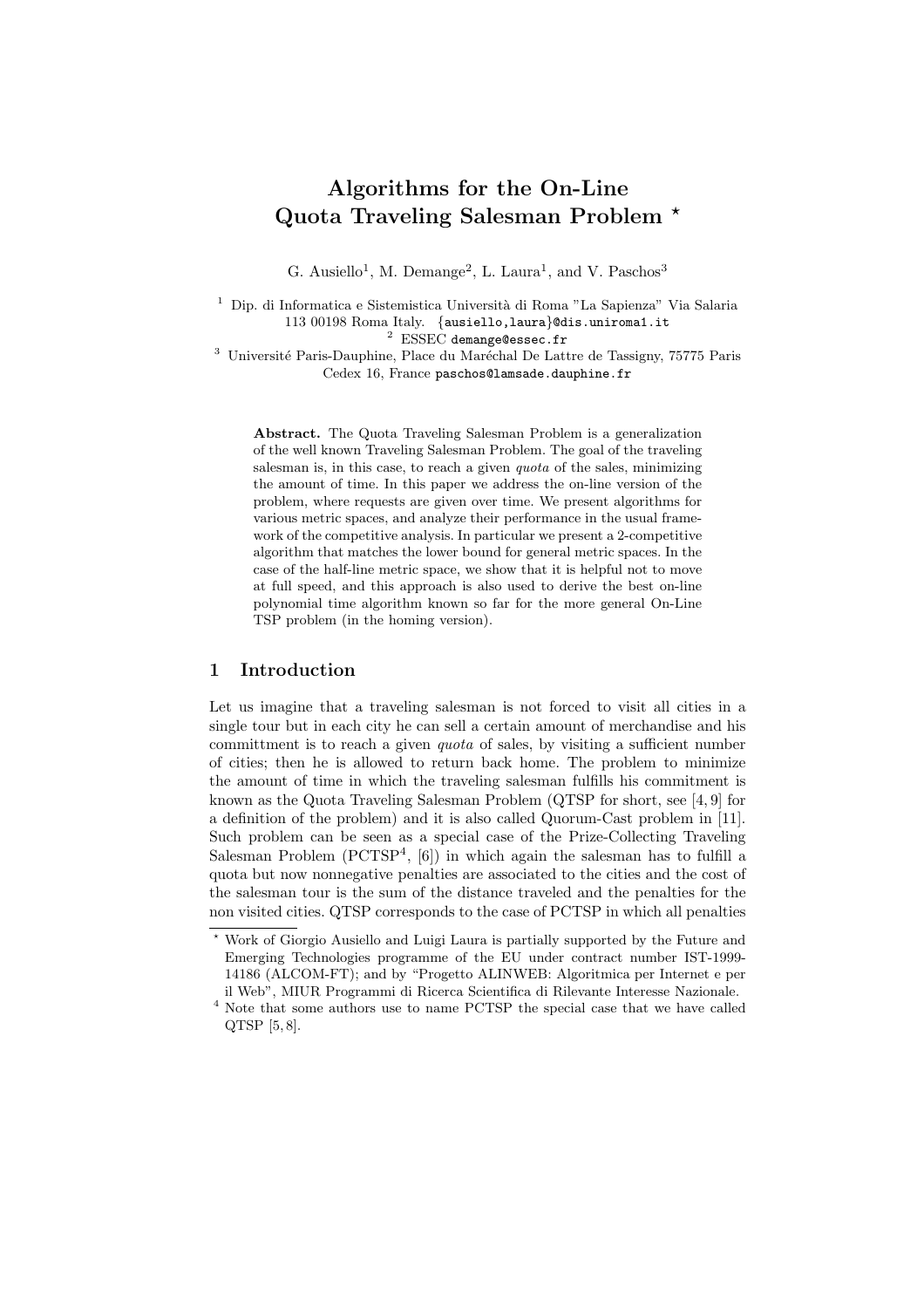are 0. A special case of QTSP is the case in which the amount of merchandise that can be sold in any city is 1; this case coincides with the so called  $k$ -TSP problem, i.e. the problem to find the minimum tour which visits k cities among the given ones. Moreover this problem is related with the k-MST problem, that is the problem to find the minimum tree which spans  $k$  nodes in a graph. Clearly, if all weights are equal to 1 and the quota to be achieved is equal to the number of cities, the problem corresponds to the classic TSP.

The QTSP problem and the other problems mentioned above have been thoroughly studied in the past from the point of view of approximation algorithms. In particular, for the  $k$ -TSP problem and for the  $k$ -MST problem a polynomial time algorithm with an approximation ratio 3 has been shown in [15] while, for k-MST problem, in the non rooted case, an algorithm with ratio 2.5 has been shown in [1]. For the general PCTSP problem a polynomial time algorithm with polylogarithmic performance guarantee has been given in [4, 5].

In this paper we wish to address the on-line version of the QTSP problem, named OL-QTSP. On line versions of other routing problems such as the traveling salesman problem [3], the traveling repairman problem [13, 16, 18], variants of the dial-a-ride problem [2, 13], have been studied in the literature in the recent years. The most updated results regarding these problems can be found in [17]. In the on-line version of QTSP we imagine that requests are given over time in a metric space and a server (the traveling salesman) has to decide which requests to serve and in what order to serve them, without yet knowing the whole sequence of requests, with the aim of fulfilling the quota by traveling the minimum possible amount of time. As it is common in the evaluation of on-line algorithms [14], the performance of the algorithm (cost of serving the requests needed to fulfill the quota), is matched against the performance of an optimum off-line server, that is a traveling salesman that knows all the requests ahead of time and decides which requests to serve and in what order, in order to fulfill the assigned quota. Clearly the off-line server cannot serve a request before its release time. The ratio between the former and the latter is called competitive ratio of the on-line algorithm (see [10]).

In the rest of the paper we first provide a formal definition of the problem and we introduce the corresponding notation. Subsequently, in Section 2 we provide the proof that no algorithm for the OL-QTSP problem can achieve a competitive ratio smaller than 2 in a general metric space, and we also give a simple 2-competitive (hence optimal) on-line algorithm. In Section 3 we discuss the case in which the metric space is the halfline. In such case we introduce an algorithm which achieves a competitive ratio 3/2 by not moving at full speed. We also show a matching lower bound. In Section 4 we apply the same 'slow is good' paradigm used in Section 3, to the design of an on-line algorithm for the OL-TSP and in such way we derive the best on-line polynomial algorithm known so far, whose competitive ratio is 2.78. In the Conclusion section we illustrate some possible developments and open problems.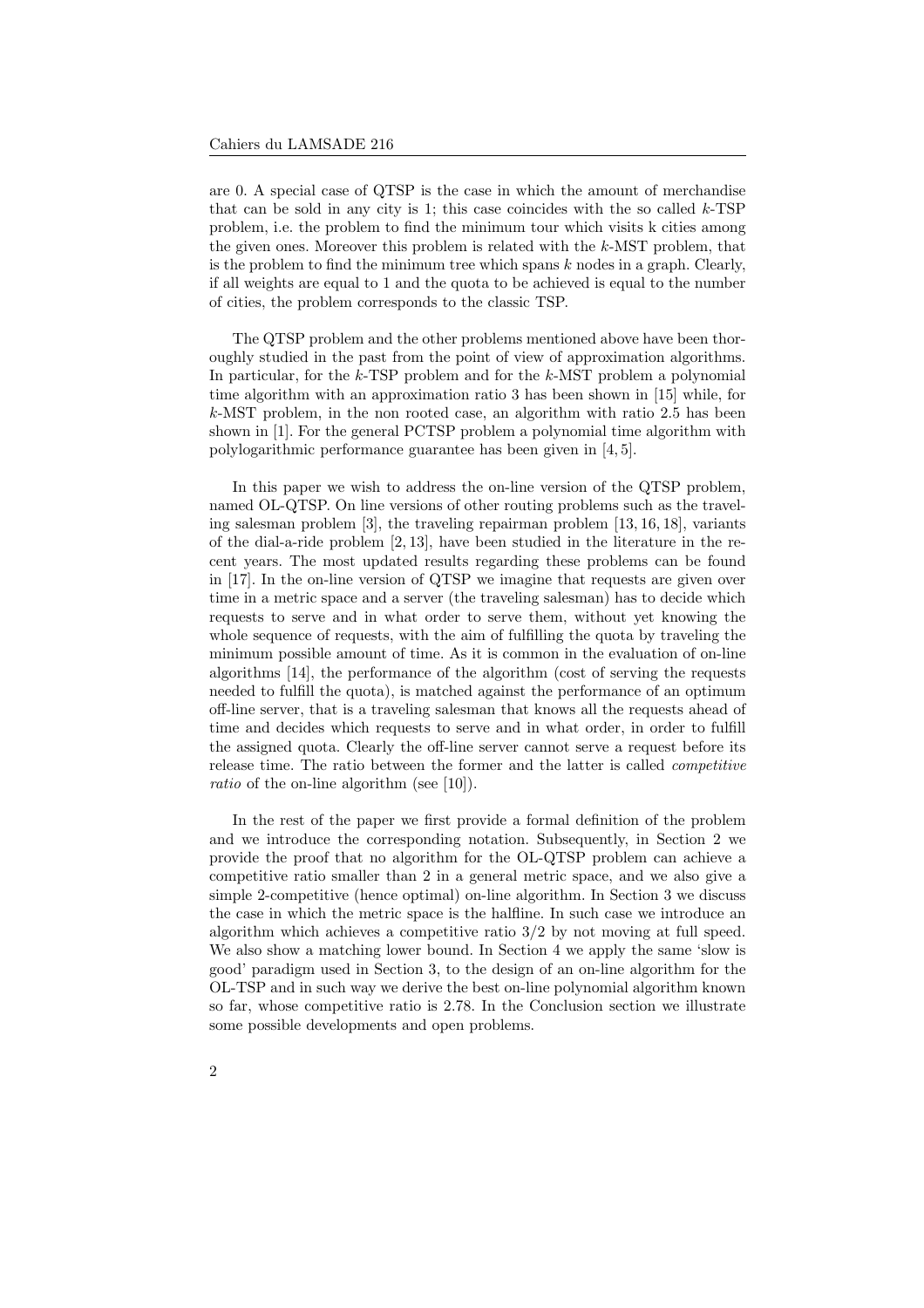### 1.1 Statement of the problem

Let us define the OL-QTSP problem in a formal way. Let  $M$  be a general metric space, let us denote with O the origin of M, and let  $r_1 \ldots r_n$  be an ordered sequence of requests in M, any request  $r_i$  being a triple  $(t_i, p_i, w_i)$  where  $t_i$  is the release time of the request,  $p_i$  is a point in the metric space where the request is released and  $w_i$  is the weight of the request. When we refer to the non-weighted problem a request is simply a couple  $(t_i, p_i)$ . Note that the sequence is ordered in the sense that if  $i < j$  then  $t_i < t_j$ . The OL-QTSP problem is the problem in which an on-line server (traveling salesman) is supposed to serve at least a quota Q out of the overall amount of requests  $\sum_{j=1}^{n} w_j$  and come back to the origin in the minimum amount of time. In the non-weighted version of the problem the quota  $Q$  is simply the minimum number of requests to be served. Clearly no request can be served before its release time.

In the following we will denote by  $OL$  the On-Line Server, and by  $OPT$ the server moved by the optimum off line server (adversary). Besides, for any sequence of requests  $\sigma$ , by  $Z^{OL}(\sigma)$  and  $Z^*(\sigma)$  we denote, respectively, the completion time of  $OL$  and  $OPT$  over the sequence  $\sigma$ ; when there are no ambiguities, we write  $Z^{OL}$  and  $Z^*$  instead of  $Z^{OL}(\sigma)$  and  $Z^*(\sigma)$ .

Furthermore, with  $p^{OL}(t)$  and  $p^*(t)$  we denote respectively the position of OL and OPT at time t, and with  $d(p_i, p_j)$  we represent the distance between the points  $p_i$  and  $p_j$  in the metric space M.

## 2 General metric spaces

## 2.1 Lower bound of the problem

We first show the following result, that will be extensively used in the rest of the paper and referenced as the speed constraint.

**Lemma 1.** No  $\rho$ -competitive algorithm, in any metric space, at time  $t$  can have its server in a position distant from the origin more than  $t \cdot (\rho - 1)$ .

Proof. We simply show that any algorithm that violates the constraint has a competitive ratio bigger than  $\rho$ . Assume that time  $t_1$  is the first instant in which the above constraint is not respected, i.e.  $d(p^{OL}(t_1), O) > t_1 \cdot (\rho - 1)$ . Then, in the same time, the adversary releases a set of requests with overall quota Q in the origin, and these are served immediately by the adversary  $(Z^* = t_1)$ . The completion time of the on-line server is not less than  $Z^{OL} > t_1 \cdot (\rho - 1) + t_1 = \rho \cdot t_1$ , and this means that the competitive ratio is strictly bigger than  $\rho: \frac{Z^{OL}}{Z^*} > \frac{\rho \cdot t_1}{t_1}$  $\rho$ .

Just as the TSP is a special case of QTSP, it is easy to observe that the OL-TSP (in the Homing version, see [3]) is a special case of OL-QTSP . From this point of view from [3] we may trivially derive a lower bound of 2 on the competitive ratio for OL-QTSP . We now prove a stronger result that provides a lower bound for the competitiveness of any on-line algorithm for OL-QTSP in a general metric space, even when the quote Q is bounded by a constant.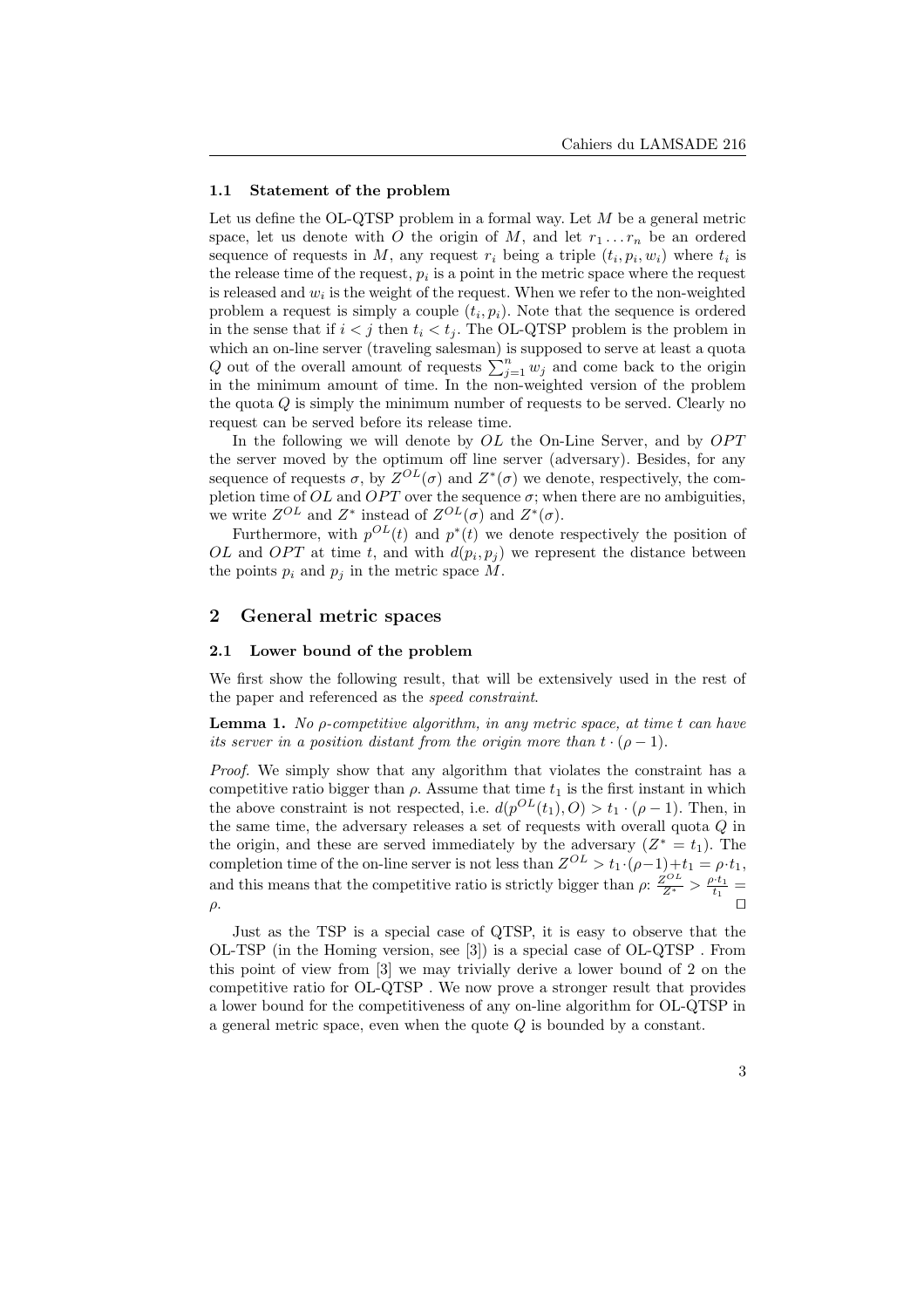**Theorem 1.** There is no *p*-competitive algorithm for the  $OL-QTSP$  on the line with  $\rho < 2$ , even with a maximum of 3 requests released.

*Proof.* Assume the metric space is the real line. The quota  $Q$  is equal to 2. Denote by  $A$  and  $B$  the abscissa points -1 and  $+1$  on the real line, respectively. At moment  $t = 0$ , a request  $r_-\,$  is released on A and a request  $r_+\,$  is released at B; then, no request is released until moment  $t = 1$ .

Observe first that  $p^{OL}(1) \in [-1,1]$ , but, from Lemma 1, we know that at time 1 OL cannot be in  $-1$  or 1 so  $p^{OL}(1) \in ]-1,1[$ . Then, for  $x \in [0,1]$ , define  $f(x) = \min\{d(A, p^{OL}(1+x)), d(B, p^{OL}(1+x))\}$  and  $g(x) = f(x) - x$ . Clearly, g is continuous if server moves in a continuous way. Also,  $q(0) = f(0) > 0$  and  $g(1) = f(1) - 1 < 0$ , since  $p^{OL}(2) \in ]-2,2[$ . Hence, there exists  $\overline{x} \in [0,1]$  such that  $g(\overline{x}) = 0$ , i.e.,  $f(\overline{x}) = \overline{x}$ . From now on let  $x_0$  be the minimum such  $\overline{x}$ .

Assume first that  $f(x_0) = d(B, p^{OL}(1+x_0)) = x_0$  (this means that  $p^{OL}(1+x_0)$ )  $(x_0) \in \{1-x_0, 1+x_0\}$ . Actually, due to Lemma 1, only one of the two possibilities holds and hence:  $p^{OL}(1+x_0) = 1-x_0$ . In this case, if the third (last) request  $r_3$ is released in  $-1+x_0$  at moment  $t = 1+x_0$ , then the optimum is equal to 2 (see Figure 5: request  $r_+$  is served at  $t = 1, r_3$  at  $1 + x_0$ , and return to the origin is at time 2). On the other hand, since  $p^{OL}(1+x_0) = 1-x_0$ , then then the server can serve either  $r_{+}$  and  $r_{3}$ , or  $r_{-}$  and  $r_{3}$  in time equal to  $(1+x_{0})+x_{0}+1+2(1-x_{0})=4$ . In both of the above cases, the  $OL$  server cannot guarantee a competitive ratio better than 2.

Assume now  $f(x_0) = d(A, p^{OL}(1 + x_0)) = x_0$ . In this case, considering a request  $r_3$  released in  $1-x_0$  at moment  $t = 1+x_0$ , arguments exactly analogous to the previous ones imply a competitive upper bound of 2. The proof of the theorem is now complete.  $\Box$ 

Note that the above lower bound is achieved with  $Q = 2$ , the total number of requests released is 3 and two requests are released at time 0: only one request was released on-line. Obviously, the result of Theorem 1 does not work for the case  $Q = 1$ , neither for the case in which  $Q = 2$  and only two request are released. These cases are addressed in Subsection 2.3

## 2.2 A 2-competitive algorithm

The following algorithm is 2-competitive for the OL-QTSP problem in any metric space:

Algorithm 1 (Wait and Go (WaG)) For any sequence  $\sigma$  already presented to the server, with at least a quota  $Q$  available over all the requests in  $\sigma$ , the algorithm computes  $Z^*(\sigma)$ ; at time  $t = Z^*(\sigma)$  the algorithm starts an optimal tour that serves the quota and ends back in the origin.

Since WaG starts its tour at time  $Z^*$ , it concludes it at time  $t \leq 2 \cdot Z^*$ . So we can state the following:

Theorem 2. Algorithm WaG is 2-competitive for the OL-QTSP problem in general metric space.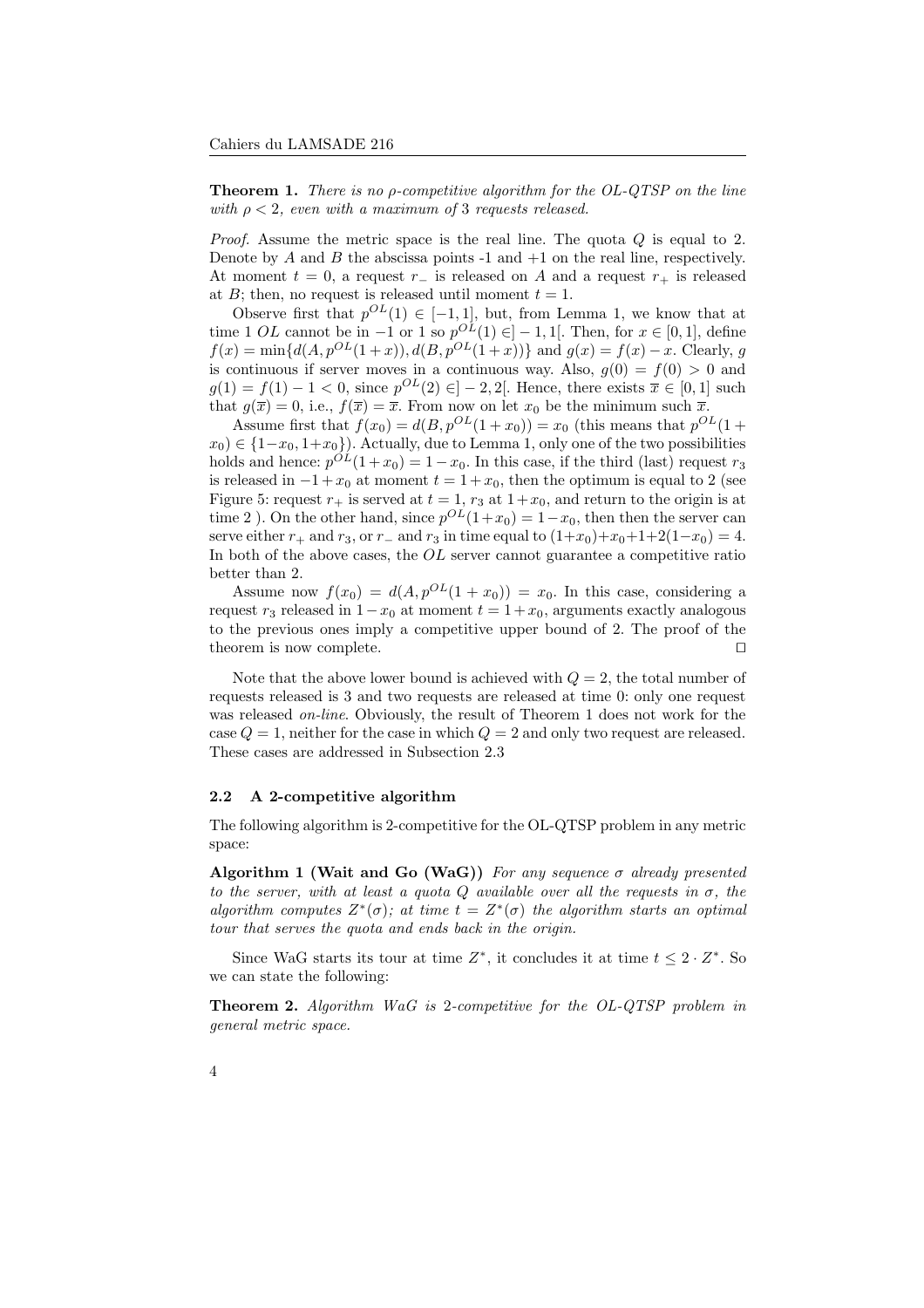Clearly the upper bound provided by the algorithm matches the lower bound previously given for general metric spaces and hence no better competitive ratio can be established in the general case.

Note also that, if we deal with the non-weighted problem, where  $Q$  is the number of requests, if Q is fixed and it is not part of the input the optimal solution of the QTSP problem can be computed in polynomial time and, therefore, WaG is a polynomial time algorithm. If  $Q$  is part of the input, Tsitsiklis [19] proved that, for the off-line problem, the optimal solution can be computed in polynomial time if the underlying metric space is the line (or the halfline), while, for general metric spaces, we have to resort to an approximation algorithm for the OL-QTSP . Hence if such algorithm provides a solution with approximation ratio r we obtain a  $2 \cdot r$  competitive algorithm.

### 2.3 Particular cases

In Theorem 1 we proved that, provided that  $Q = 2$  and a minimum af 3 requests are released, no algorithm can achieve a competitive ratio better than 2. In this section we deal with two particular cases that we obtain when we release the constraint on the quota and the number of requests.

We start with the case when  $Q = 1$ , and we prove that, for such case, OL-QTSP admits a competitive ratio 3/2.

The algorithm guaranteeing such a ratio is the following:

Algorithm 2 (Eventually Replan (ER)) The server waits for the first moment  $t_0$  where a request r is released at distance at most  $t_0$ ; it goes to serve it at full speed; if on the road, another request is released such that the algorithm can serve it and return to the origin sooner than for  $r$ , it decides to serve this new request.

**Theorem 3.** ER is  $3/2$ -competitive for the OL-QTSP with  $Q = 1$ .

*Proof.* Suppose that an optimal algorithm should serve a request  $r_1$  released at distance  $x_1$  from the origin at moment  $t_1$ ; then,  $Z^* = \max\{t_1, x_1\} + x_1$ .

Assume first  $Z^* = 2x_1$   $(x_1 \ge t_1)$ . Then the server moved by EP starts before moment  $t = x_1$  and returns to the origin (after serving a request) before  $t = 3x_1$ . So, the competitive ratio is  $\rho \leq 3x_1/2x_1 = 3/2$ .

Assume now  $Z^* = t_1 + x_1$   $(x_1 \le t_1)$ . If OL has not yet moved at moment  $t = t_1$ , then it moves in order to serve  $r_1$  (since  $2x_1 \leq 2t_1$ ). In this case the competitive ratio is  $\rho = (t_1 + 2x_1)/(t_1 + x_1) \leq 3/2$  (recall that we deal with case  $x_1 \leq t_1$ ). If the on-line algorithm has started to move before moment  $t = x_1$ , then  $\rho \leq 3x_1/(x_1 + t_1) \leq 3/2$ . Finally, assume that OL starts moving at the moment  $t = t_0$ , where  $x_1 < t_0 < t_1$ , in order to serve a request  $r_0$  released at distance  $x_0 \leq t_0$ . At  $t = t_1$ ,  $d(O, OL(t_1)) \leq t_1 - t_0$ . Independently on the request, the on-line algorithm has decided to serve at  $t = t_1$  (this request may or may not be  $r_0$ , it decides to continue its way (guaranteeing  $3t_0$ ), or to serve  $r_1$ . Hence, it can return in the origin before  $t = \min\{3t_0, t_1 + (t_1 - t_0) + 2x_1\}$  $\min\{3t_0, 2Z^* - t_0\} \leq (3/2)Z^*.$ 

So, competitive ratio  $3/2$  is always guaranteed.

$$
\Box
$$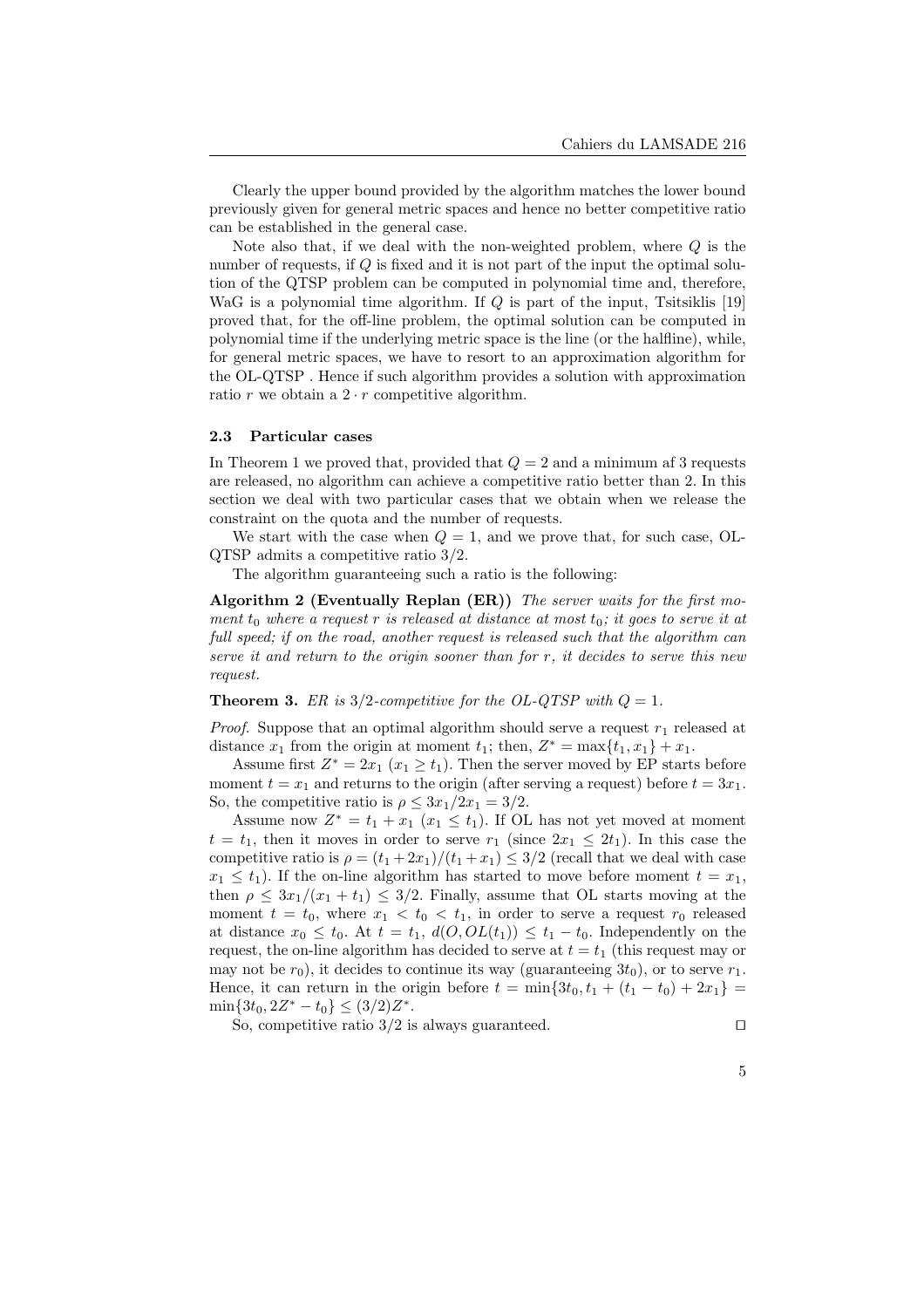Now we deal with the case when  $Q = 2$  and only two requests are released. We show in the sequel that, also in this case, we can achieve competitive ratio 3/2. The algorithm achieving this ratio is the following:

Algorithm 3 (Serve and Wait (SaW)) The server starts at the first moment  $t_0$  such that it can serve a request  $r_0$  before time  $2 \cdot t_0$ ; once arrived in place  $r_0$  is released, it waits until the second request is released; it serves it and it then returns in the origin.

**Theorem 4.** SaW is  $3/2$ -competitive for the OL-QTSP with  $Q = 2$  and a total of two requests released.

*Proof.* Denote by  $r_1$  and  $r_2$  the two requests released and assume that they are served in this order by an optimal algorithm; assume that this algorithm serves  $r_1$ at instant  $\tau_1$ ,  $r_2$  at instant  $\tau_2$  and that it returns in the origin at instant  $\tau_3 = Z^*$ . We distinguish the two following cases depending on the order followed by the server moved by SaW.

Assume first that OL serves  $r_1$  before  $r_2$ . It starts before moment  $t = \tau_1$ (this moment is the latest departure moment for the server) since it is possible to serve  $r_1$  before moment  $2 \cdot \tau_1$  and this request is already released at this moment. Since it aims at  $r_1$ , it serves it at moment  $t = \tau_1 + d(0, r_1)$ . If request  $r_2$ is already released at this moment, then the server can serve both  $r_1$  and  $r_2$ and return to the origin before moment  $\tau_1 + d(O, r_1) + (\tau_2 - \tau_1) + (\tau_3 - \tau_2) =$  $\tau_3 + d(0, r_1) \leq 3/2\tau_3 = 3/2Z^*$ . Otherwise, it ends its tour at most at moment  $\tau_2 = d(r_1, r_2) + (\tau_3 - \tau_2) = \tau_3 + d(r_1, r_2) \leq 3/2\tau_3 = 3/2Z^*$ .

Assume now that the server moved by SaW serves  $r_2$  before  $r_1$ . Then it starts before  $t = \tau_1$  (latest departure moment) and serves  $r_2$  before  $t = \tau_1 + (\tau_3 - \tau_2)$ . At this moment,  $r_1$  is already released; hence server serves it and returns to the origin before moment  $\tau_1 + (\tau_3 - \tau_2) + (\tau_2 - \tau_1) + d(0, r_1) \leq 3/2\tau_3$ .

Therefore, in both of the above cases, competitive ratio achieved is bounded above by  $3/2$  and the proof of the proposition is complete.

# 3 OL-QTSP on the halfline

In this section we consider the case in which the metric space is the half-line. For such case we are able to show a competitiveness lower bound and a matching upper bound. As we said before the off-line version of this problem is solvabe in polynomial time [19].

Theorem 5. For the OL-QTSP problem, when the metric space is the halfline, for any  $Q \geq 1$ , there are no *ρ*-competitive algorithms where  $\rho < 3/2$ .

*Proof.* We start the proof for the case in which  $Q = 1$ .

At time 1 one request in point 1 is released. Due to the speed constraint (Lemma 1), the server moved by the on-line algorithm cannot reach the request before time  $t = 2$ , otherwise the adversary might release immediately a request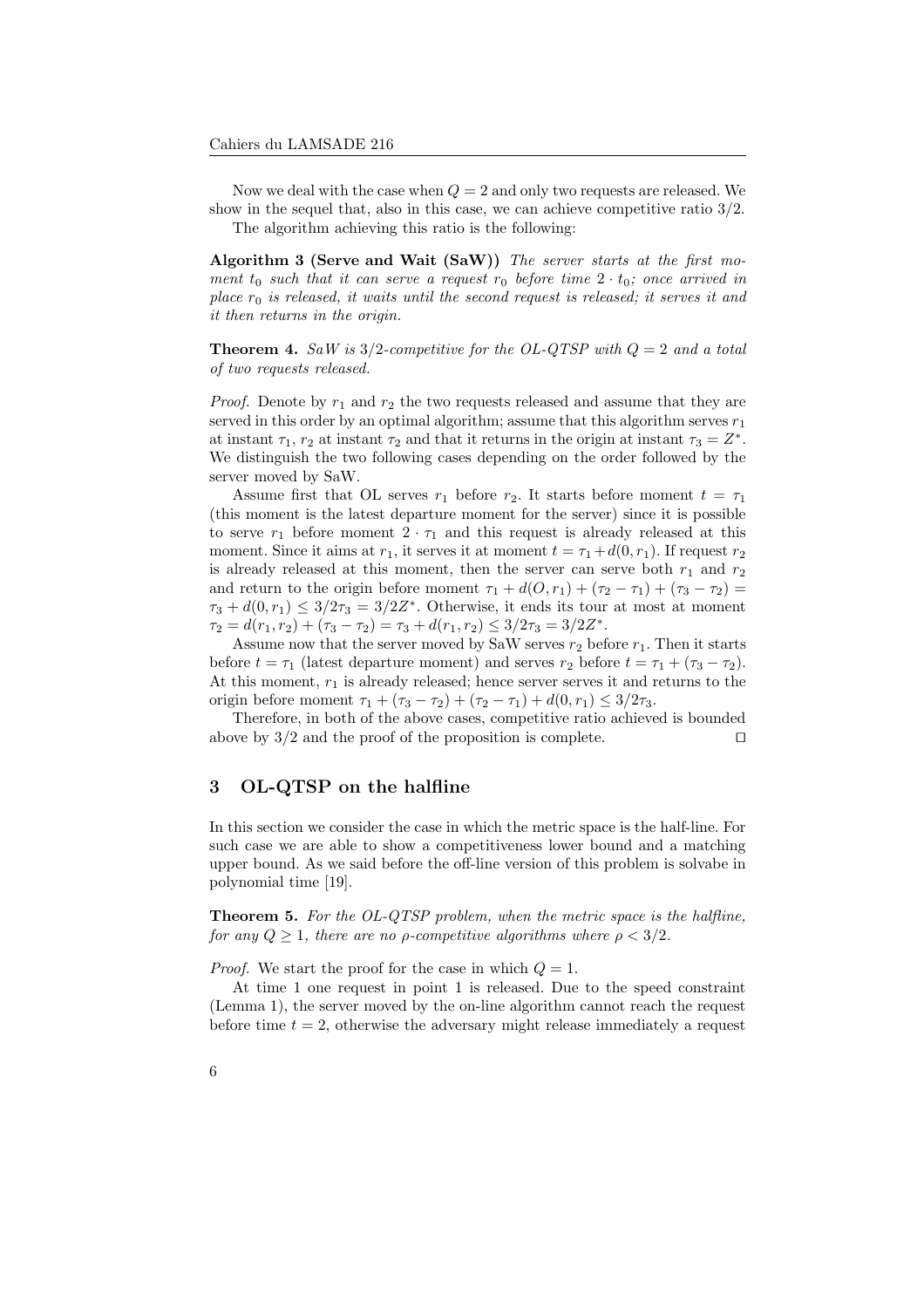in the origin. So the on-line server cannot be back in the origin before time  $t = 3$ , while optimal completion time is 2.

For the case in which  $Q > 1$ , it is sufficient to use the above sequence in which we release  $Q$  requests at the same time in one point.  $\square$ 

We now present a 3/2-competitive algorithm that matches the above lower bound for the problem.

Algorithm 4 (SlowWalk (SW)) The on-line server OL moves from the origin at half speed until the first time  $t_0$  in which it is possible i) to serve a quota Q over the weights of the requests and ii) come back to the origin in no more than  $t_0/2$ ; then it goes back to the origin at full speed.

**Theorem 6.** For the weighted OL-QTSP problem in the halfline, and for any value of the quota Q, the algorithm SW is  $\rho$ -competitive with  $\rho = 3/2$ .

Proof. Basically, we have to prove that the on-line algorithm proceeds in such a way to conclude its tour not later than time  $t_0 + t_0/2$  while the adversary uses at least time  $t_0$ . Let us first observe that if we consider  $t_0 = Z^*$  all requests served by the adversary in an optimal solution have to lie between  $O$  and  $t_0/2$  and have been released before time  $t_0$ . Therefore, at time  $t_0 = Z^*$ , SW can turn back because both requirements are met and it can conclude its tour by serving all requests on its way to the origin. The overall time it uses is  $t_0+t_0/2=3/2Z^*$ 

## 4 Application to the general OL-TSP problem

In the previous section we have observed that the server can gain in competitiveness by not moving too fast. Other results based on the same approach can be found in [17], where the notion of "non zealous" algorithm is defined, as opposed to the notion of "zealous" algorithm [7] that is, intuitevely, an algorithm that never remains idle when there is work to do. In this section we consider the different problem of the general On-Line TSP, in the homing version (H-OLTSP [3]) that is the version in which the server has to conclude its tour in the origin. By applying the same "slow is good" paradigm we show that, also in the H-OLTSP case, the "non-zealousness" of the server can help him in achieving a better competitiveness ratio (see also [17]).

We consider a metric space M and denote by  $\Delta$ -TSP the metric TSP. In H-OLTSP each istance of requests denotes the on-line version; each instance of requests is a sequence  $(p_i, t_i)_{i \geq 0}$  and the sequence  $(t_i)$  increases. Given such an instance, the traveler has to visit every point  $p_i$  (after  $t_i$ ) in the least possible time, given the fact that, at each time, he only knows the already revealed points. The following on-line algorithm, named Wait and Slowly Move (WaSM), uses a polynomial time r-approximation algorithm A for  $\Delta$ -TSP.

Without loss of generality one can suppose that, for every  $\Delta$ -TSP instance  $(p_1, \ldots, p_n)$  we have:

$$
\forall t, d(0, p^*(t)) \le \max_i(d(0, p_i))
$$

7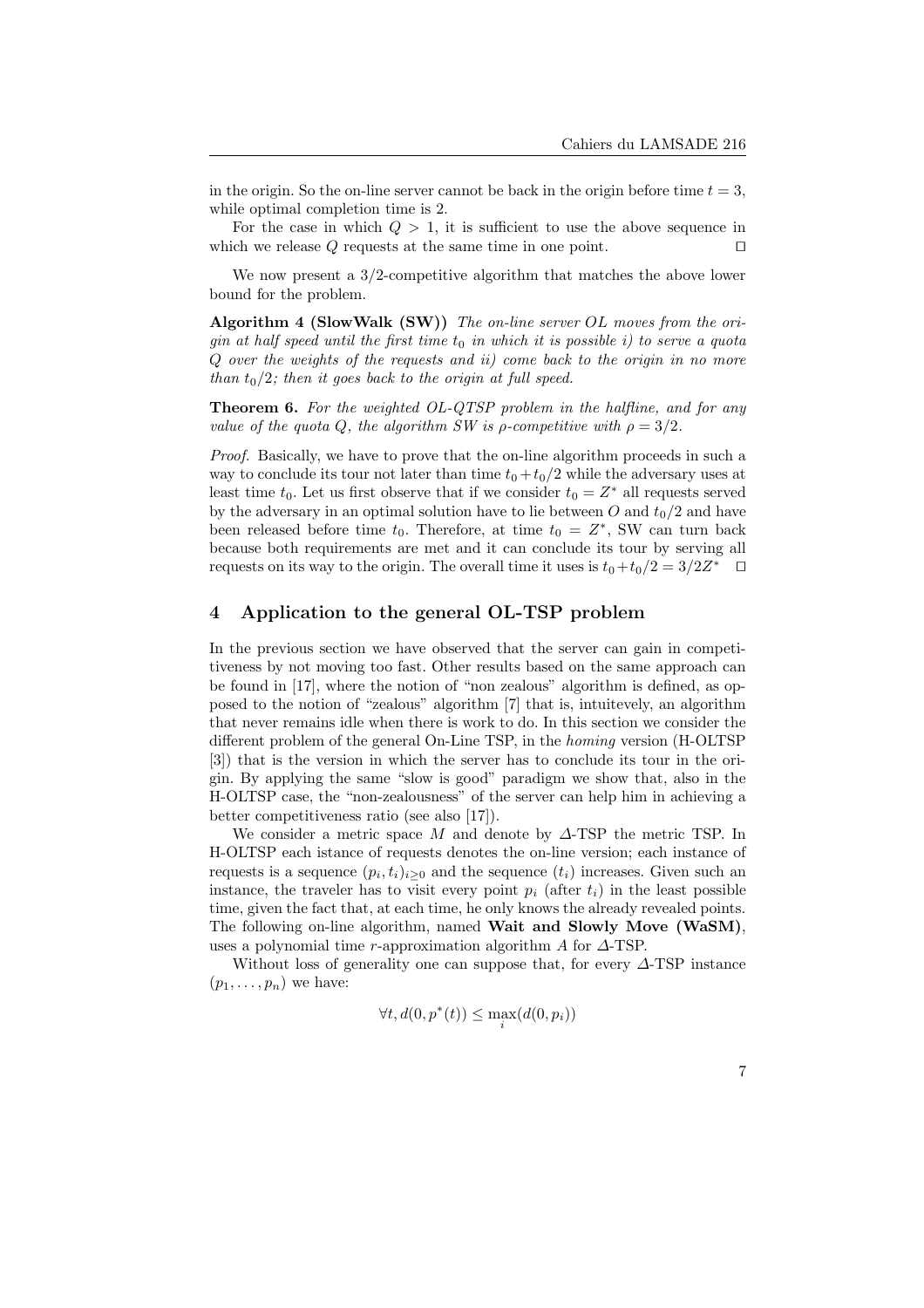Algorithm 5 (Wait and Slowly Move (WaSM))  $1)B - (3 + \sqrt{17})/2$ 

2) as a new request is presented at time  $t_0$ , then: the on-line traveler comes back to the origin; he waits until time  $t_0(1 + 1/B)$ ; he then follows the solution performed by A with speed  $v(t)$  such that: if  $d(p^{OL}(t), 0) \ge t/B$  then  $v(t) = 0$  (ball-constraint) else  $v(t) = 1$ :

Note that the ball-constraint means that, at every time  $t$ , the traveler is not allowed to be further than  $t/B$  from the origin.

**Theorem 7.** If  $\Delta - TSP$  admits a polynomial time r-approximation algorithm, then WaSM is a  $(r + c)$ -competitive algorithm for the  $H - OLTSP$ , where  $c =$  $\frac{(1+\sqrt{17})}{4} \approx 1.2808.$ 

*Proof.* Observe that the value  $B = (3 + \sqrt{17})/2$  satisfies  $(B - 1)/2 = 1 + 1/B$ . Let us first note that, as the on-line traveler is constrained always to remain at a distance at most  $t/B$  from the origin (ball-constraint), then, whenever a new request is presented at time  $t_0$ , he can be guaranteed to be at the origin at time  $t_0(1+1/B)$ .

Let then t be the time the last request is presented. At time  $t(1+1/B)$  the on-line traveler is in the origin and begins to follow the solution provided by A. Let us consider the two cases in which the on-line traveler has to stop after time  $t(1+1/B)$  (because of the ball-constraint) or not.

**Case 1:** ∃ $t_1 > 0, p^{OL}(t(1+1/B) + t_1) = [t(1+1/B) + t_1]/B$ . Let us denote by t' be the maximum such time, which means that  $p^{OL}(t(1+1/B) + t') =$  $[t(1+1/B) + t']/B$  and that  $\forall \tau > t', p^{OL}(t(1+1/B) + \tau) = [t(1+1/B) + \tau]/B$ (from then on, the on-line traveler does not stop until the end of the tour).

Note that the distance covered between  $t(1+1/B)$  and  $t(1+1/B) + t'$  is at least  $[t(1+1/B)+t']/B$ , consequently

$$
Z^{OL} \le t(1+1/B) + t' + r \cdot Z^* - [t(1+1/B) + t']/B \tag{1}
$$

On the other side the furthest request being at distance at least  $[t(1+1/B)+$  $t'/B$  from the origin, we have:

$$
Z^* \ge 2[t(1+1/B) + t']/B
$$
 (2)

From relations 1 and 2 we deduce that, in this case, the related competitive ratio is no more than  $r + (B - 1)/2$ .

**Case 2:**  $\forall t_1 > 0, p^{OL}(t(1 + 1/B) + t_1) < [t(1 + 1/B) + t_1]/B$ . Then,

$$
Z^{OL} \le t(1+1/B) + rZ^*
$$

and

# $Z^* \geq t$

Consequently a competitive ratio of  $(1+1/B+r) = (B-1)/2+r$  is guaranteed, which concludes the proof. which concludes the proof.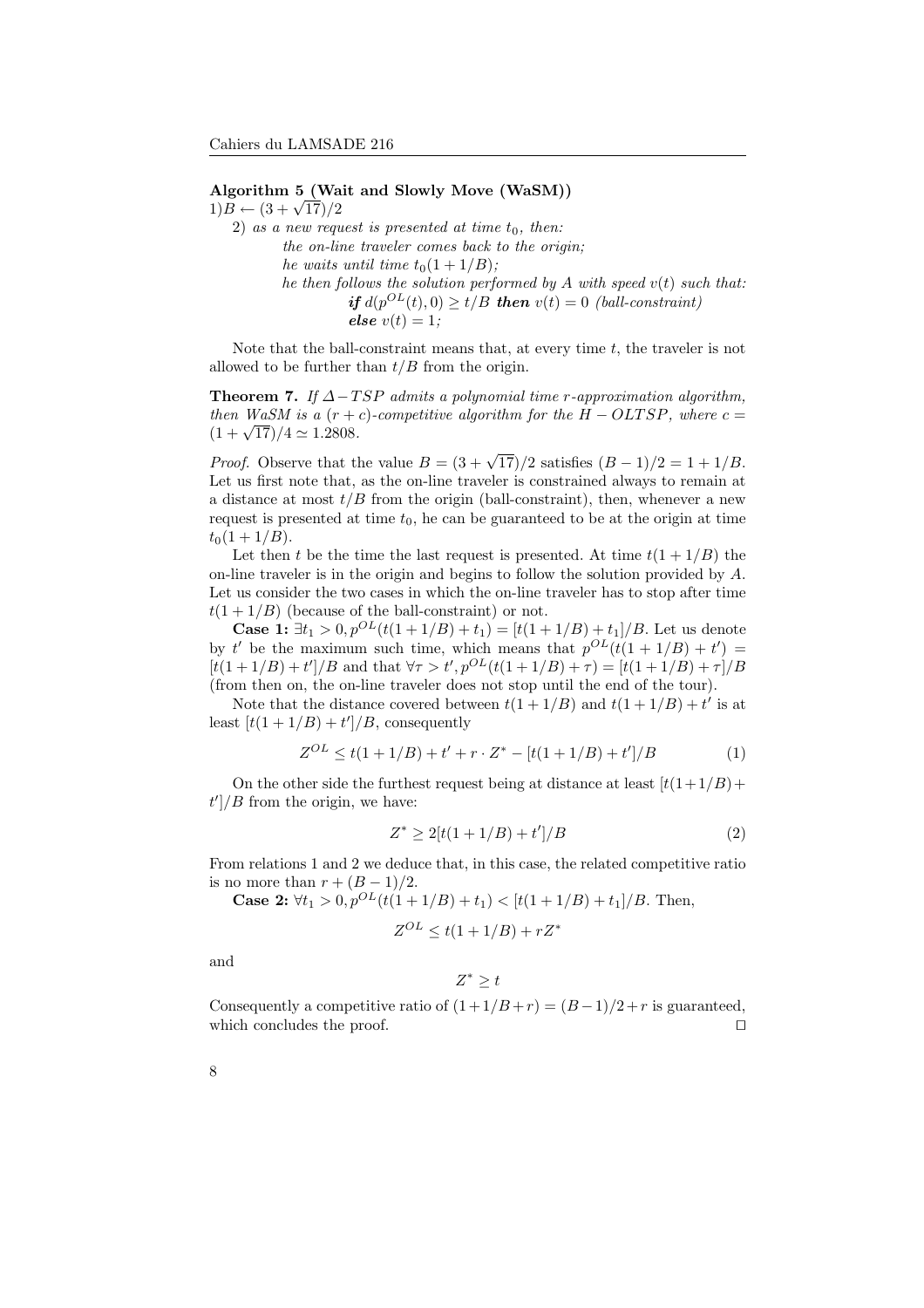As a consequence of this theorem, if we use Christofides heuristic [12], that provides an approximation factor of  $r = 1.5$ , we can easily state the following result.

#### Corollary 1. H-OLTSP admits a 2.78-competitive polynomial time algorithm.

This result improves the 3-competitive result for this problem proved in [3].

## 5 Conclusions

In this paper the Quota Traveling Salesman Problem has been tackled from the on-line point of view. First we have shown that for general metric spaces the problem can be solved by means of a 2-competitive algorithm while no better competitive algorithm is possible. In particular since the lower bound result is proved on the real line no better on-line algorithm can be expected even for such particular case. On the contrary, if we consider the half-line metric space we showed a 3/2 competitive algorithm and a matching lower bound. A peculiarity of the OL-QTSP problem is that no zealous algorithm can achieve the best competitive performance.

Although for the classical Homing OL-TSP exponential time zealous algorithms have been shown to reach the best possible competitive ratio, we show a non zealous polynomial time algorithm wich achieves a 2.78 competitive ratio, outperforming the best known polynomial time algorithm for the same problem.

The problem to find a polynomial time algorithm for OL-QTSP with a good competitive ratio is still open.

## References

- 1. S. Arya and H. Ramesh. A 2.5-factor approximation algorithm for the k-mst problem. Information Processing Letters, (65):117–118, 1998.
- 2. N. Ascheuer, S.O. Krumke, and J. Rambau. On-line dial-a-ride problems: Minimizing the completion time. In Proceedings of the 17th International Symposium on Theoretical Aspects of Computer Science, volume 1770 of LNCS, pages 639–650, 2000.
- 3. G. Ausiello, E. Feuerstein, S. Leonardi, L. Stougie, and M. Talamo. Algorithms for the on-line travelling salesman. Algorithmica, (29):560–581, 1998.
- 4. B. Awerbuch, Y. Azar, A. Blum, and S. Vempala. Improved approximation guarantees for minimum-weight k-trees and prize-collecting salesmen. In Proceedings of the 27th Annual ACM Symposium on Theory of Computing, pages 277–283, May 1995.
- 5. B. Awerbuch, Y. Azar, A. Blum, and S. Vempala. New approximation guarantees for minimum-weight k-trees and prize-collecting salesmen. SIAM Journal on Computing, 1999.
- 6. E. Balas. The prize collecting traveling salesman problem. Networks, 19:621–636, 1989.
- 7. M. Blom, S.O. Krumke, W.E. de Paepe, and L. Stougie. The online-tsp against fair adversaries. INFORMS Journal on Computing, 13:138–148, 2001.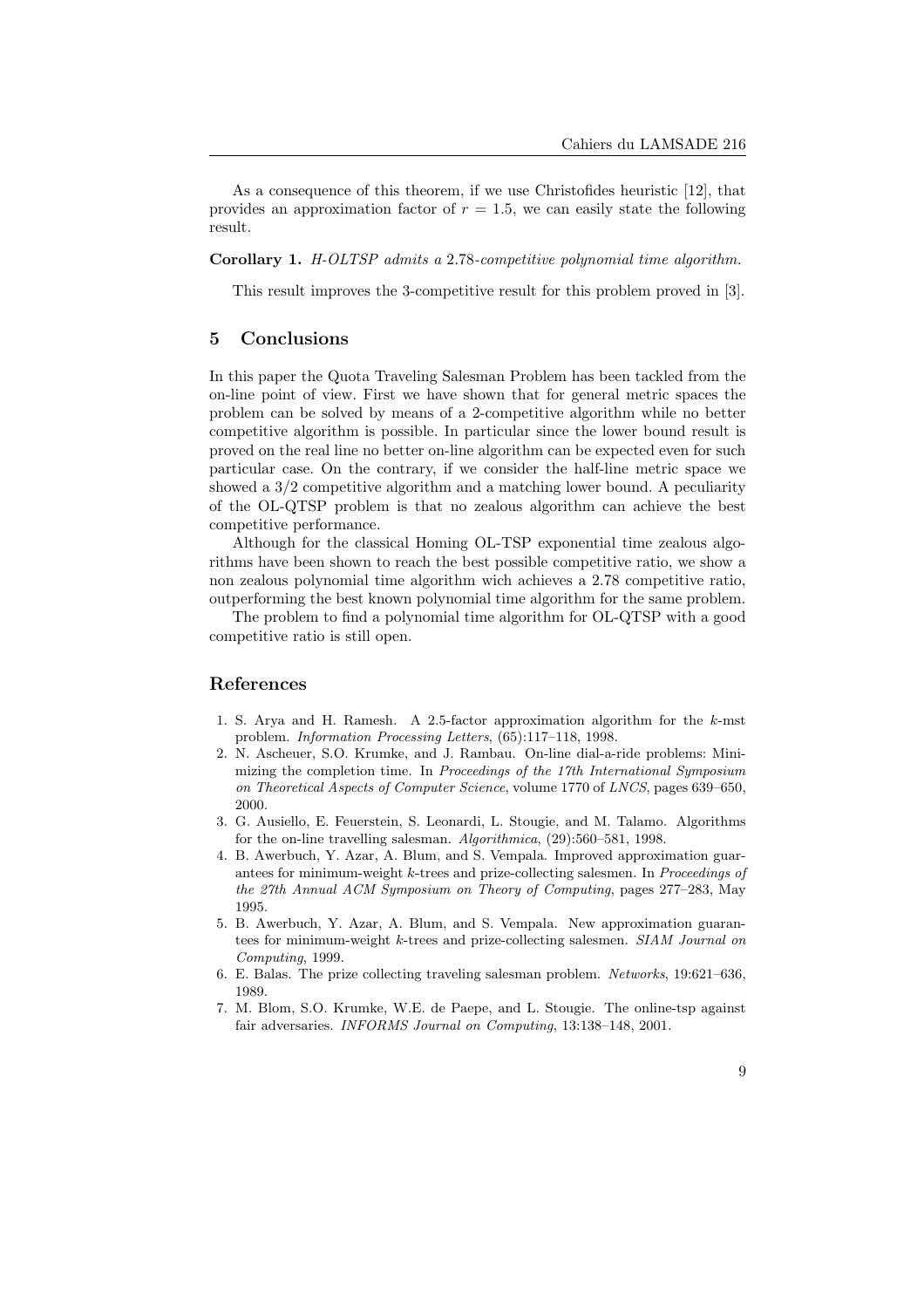- 8. A. Blum, S. Chawla, D. Karger, T. Lane, A. Meyerson, and M. Minkoff. Approximation algorithms for orienteering and discounted-reward TSP. In Proceedings of the 44th Annual IEEE Symposium on Foundations of Computer Science (FOCS-2003), Cambridge, MA, 2003. IEEE.
- 9. A. Blum, R. Ravi, and S. Vempala. A constant-factor approximation algorithm for the k-mst problem. In ACM Symposium on Theory of Computing, pages 442–448, 1996.
- 10. A. Borodin and R. El-Yaniv. Online computation and competitive analysis. Cambridge University Press, 1998.
- 11. S.Y. Cheung and A. Kumar. Efficient quorumcast routing algorithms. In Proceedings of INFOCOM '94, volume 2, pages 840–855, Toronto, 1994.
- 12. N. Christofides. Worst-case analysis of a new heuristic for the traveling salesman problem. Technical Report 388, G.S.I.A. Carnegie Mellon University, 1976.
- 13. E. Feuerstein and L. Stougie. On-line, single server dial-a-ride problems. Theoretical Computer Science, (269):91–105, 2001.
- 14. A. Fiat and G. Woeginger, editors. Online Algorithms: The State of the Art, volume 1442 of LNCS. Springer, 1998.
- 15. N. Garg. A 3 factor approximation algorithm for the minimum tree spanning  $k$ vertices. In Proceedings IEEE Foundations of Computer Science, pages 302–309, 1996.
- 16. S.O. Krumke, W.E. de Paepe, D. Poensgen, and L. Stougie. News from the online traveling repairman. In Proceedings of the 26th International Symposium on Mathematical Foundations of Computer Science, volume 2136 of LNCS, pages 487–499. Springer, 2001.
- 17. M. Lipmann. On-Line Routing Problems. PhD thesis, Technische Universiteit Eindhoven, 2003.
- 18. A. Regan S. Irani, X. Lu. On-line algorithms for the dynamic traveling repair problem. In Proceedings of the 13th Symposium on Discrete Algorithms, pages 517–524, 2002.
- 19. J.N. Tsitsiklis. Special cases of traveling salesman and repairman problems with time windows. Networks, 22:263–282, 1992.